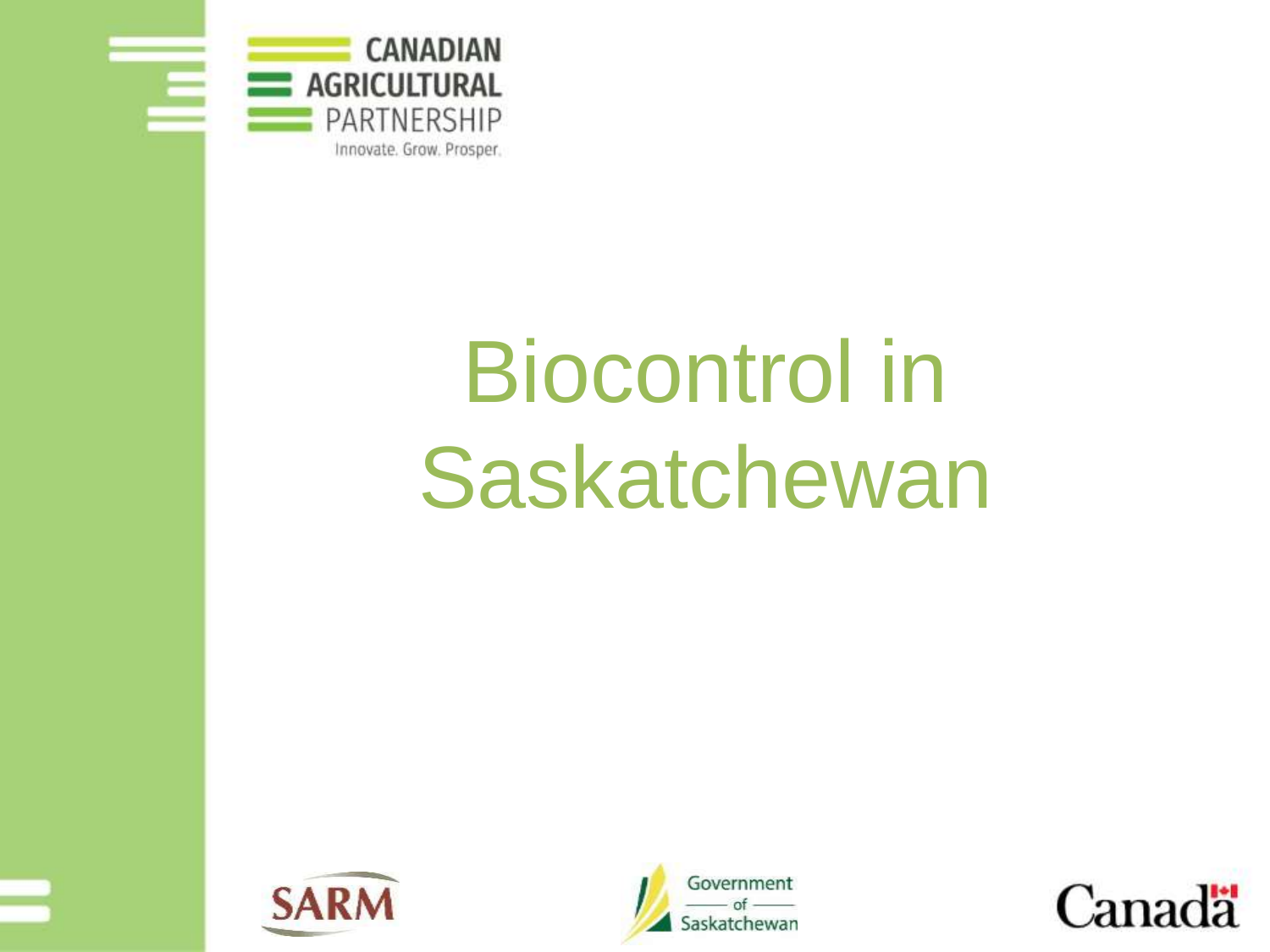#### Biocontrol in Saskatchewan



- Coordinated by SARM Plant Health Officers
- Biocontrol agent collection, release, and monitoring within SK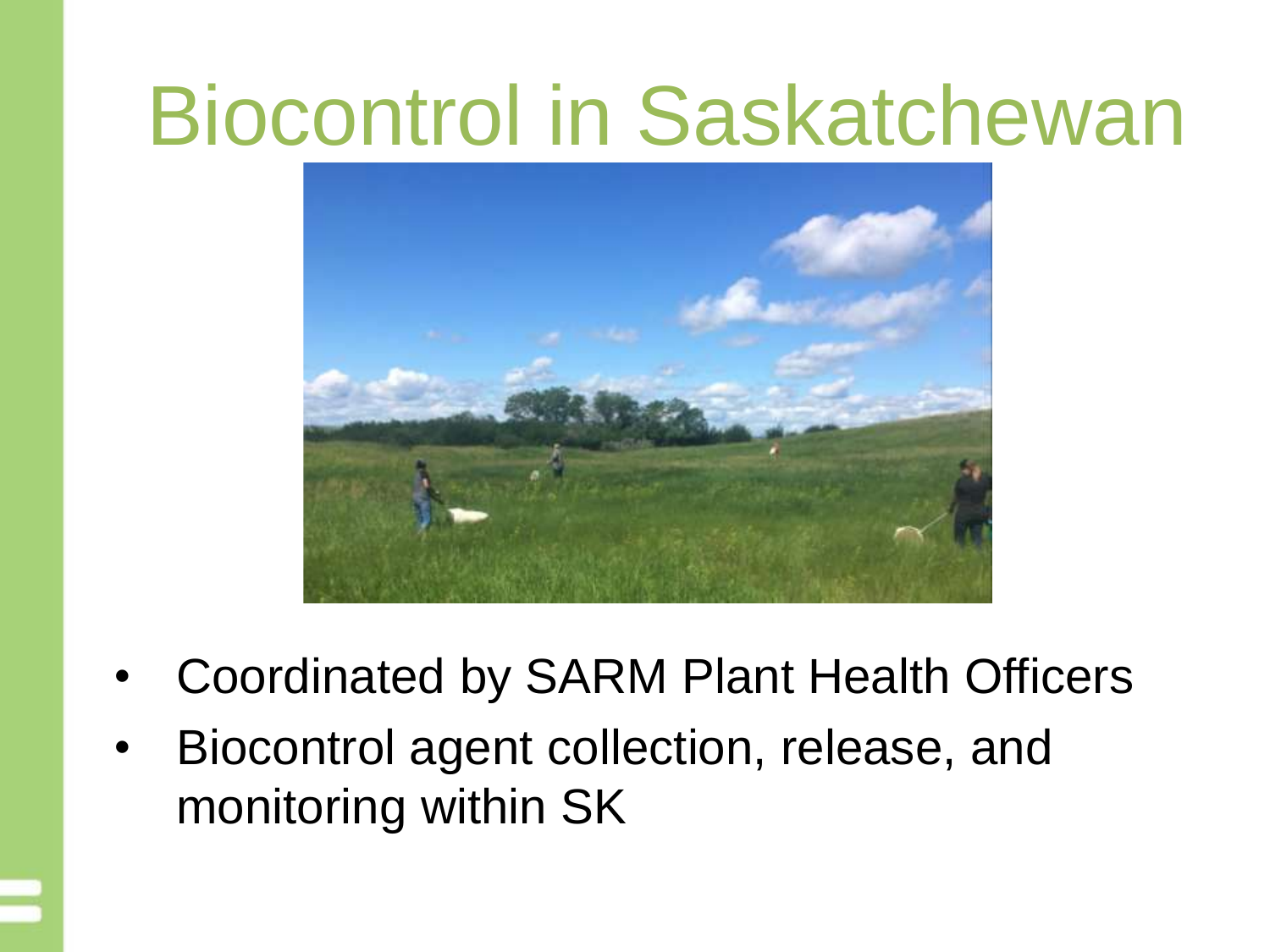## How to Access Biocontrol in SK?

- Leafy Spurge Beetle Collection Days at Besant
- For other biocontrol agents: Contact your Plant Health Officer
	- Have release and monitoring data
	- Help pick a suitable site for release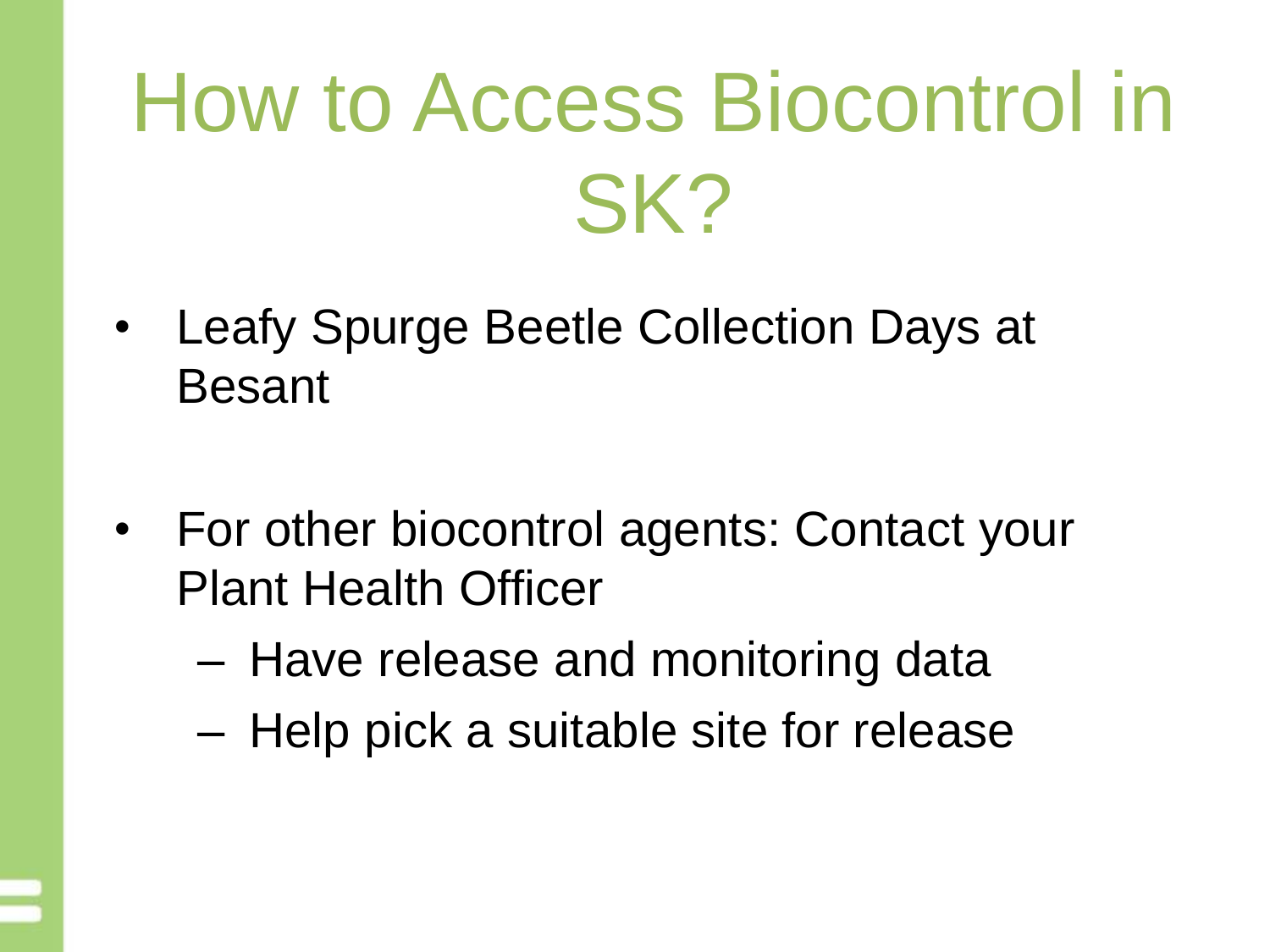## Leafy Spurge Flea Beetles





#### *Aphthona* sp.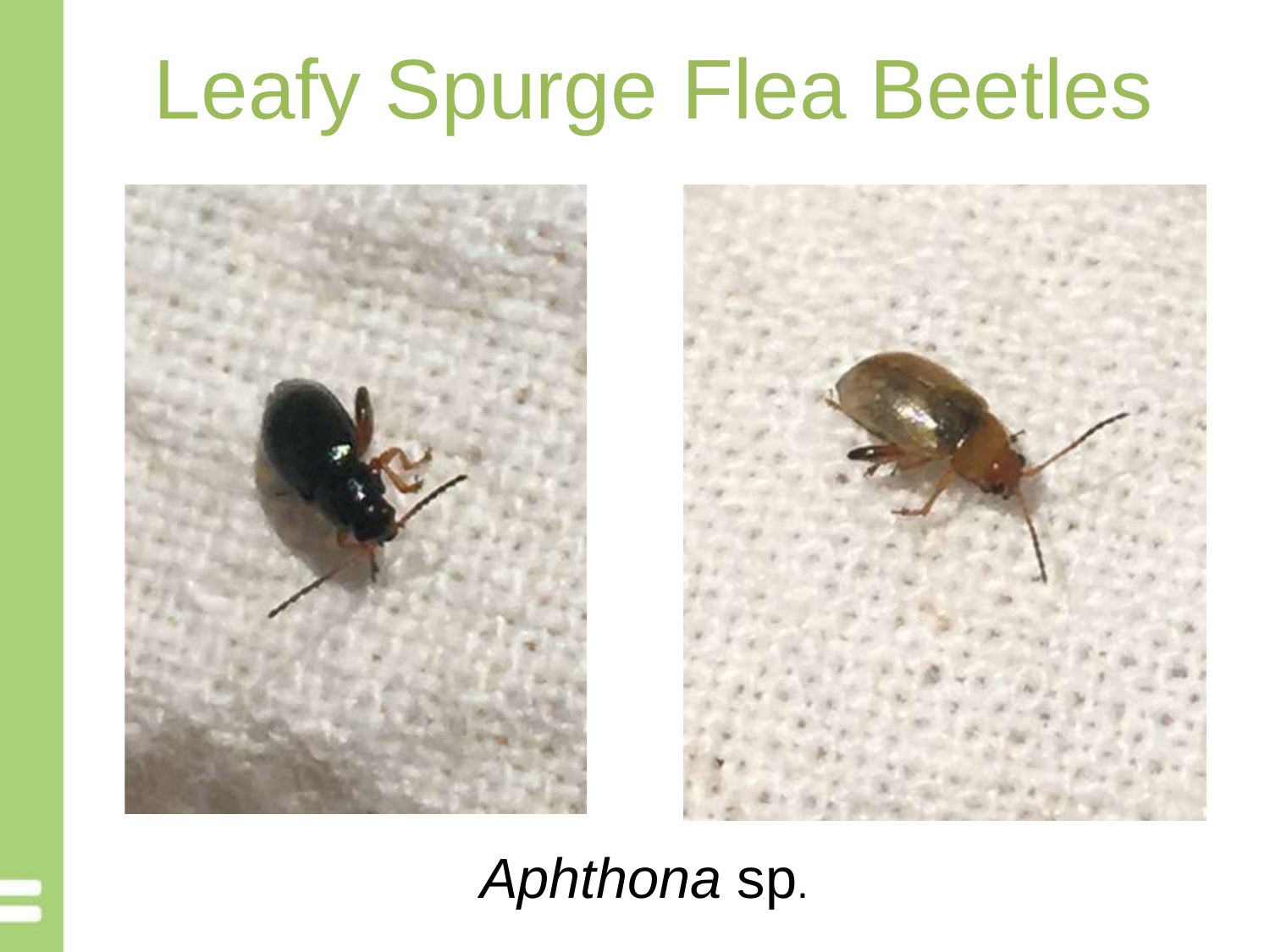## Leafy Spurge Beetle Collection Days

- Open to all SK landowners, RMs, and FNBs to come collect leafy spurge beetles for release on their property
- PHOs are present to provide information and assist in packaging beetles
- Sweep nets provided
- Free to attend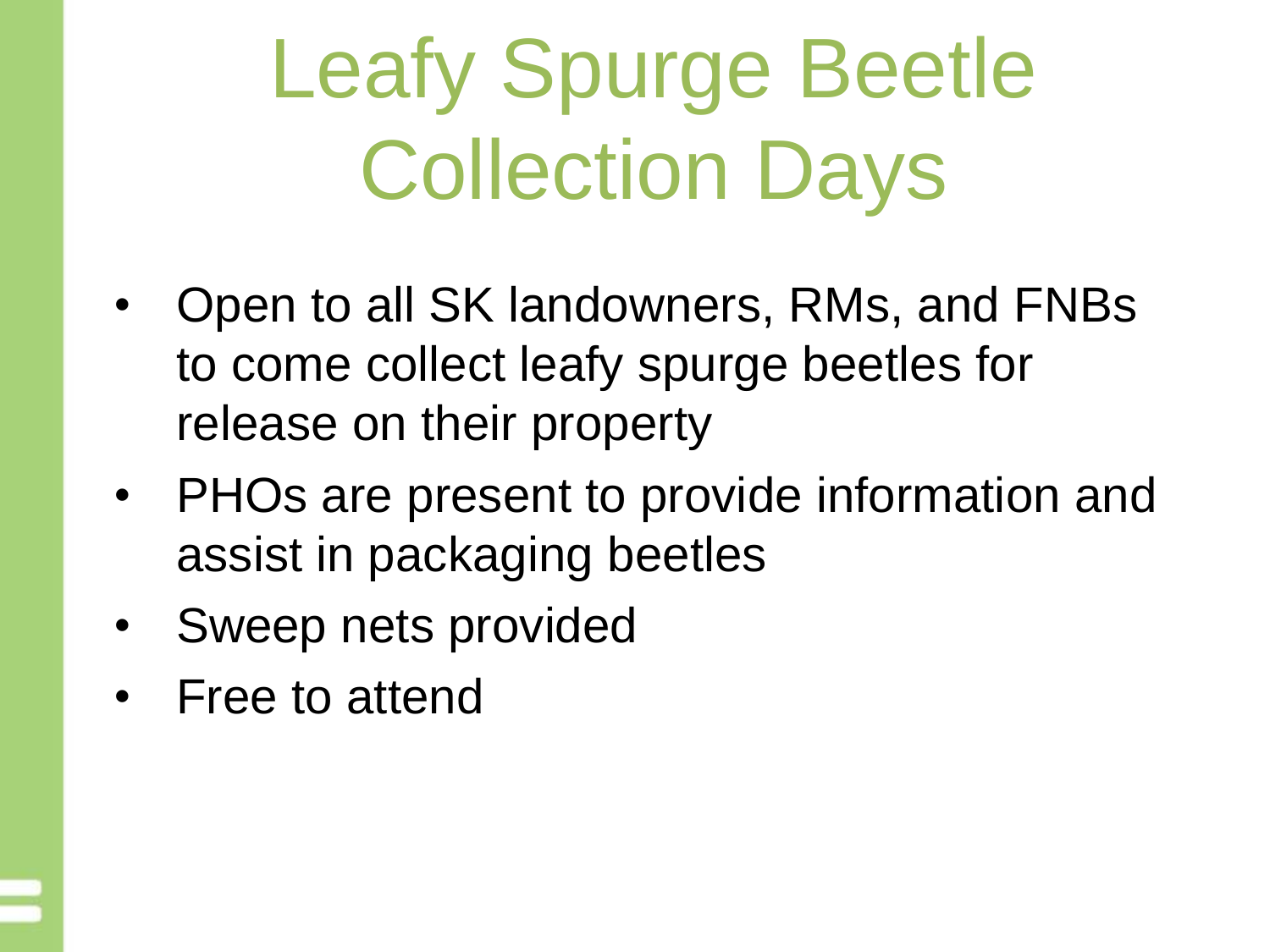## Leafy Spurge Beetle Collection Days

Take place every July

- Usually first week of July (depends on beetle emergence and weather)
- Email [joanne.kwasnicki](mailto:joanne.Kwasnicki@gmail.com) @gmail.com for 2022 updates

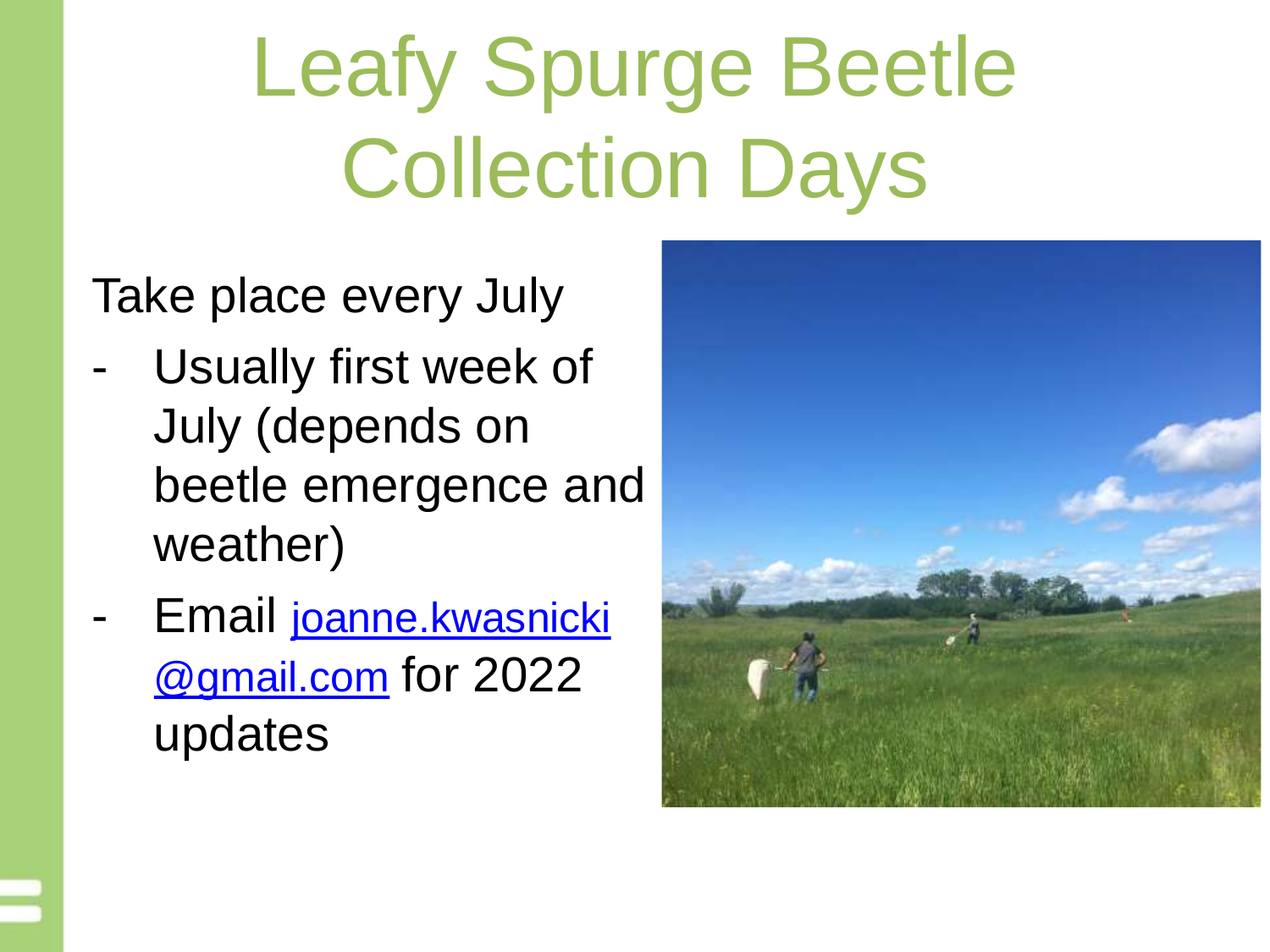### Scentless Chamomile Seed **Weevil**



*Omphalapion hookeri*

- Seed feeder
- Can consume up to 40% of seeds/head
- Need to complete life cycle on the weed every year to survive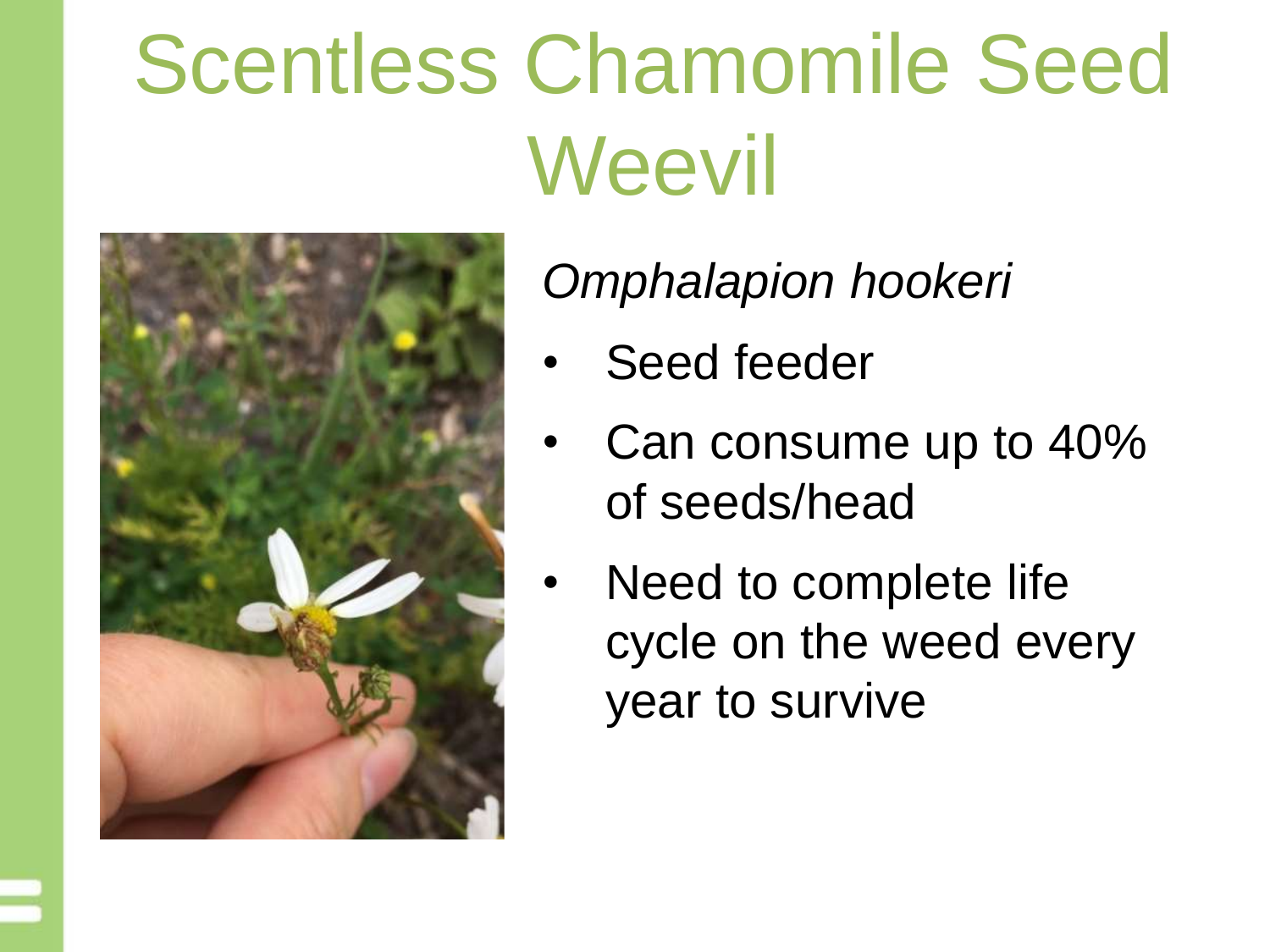



# **Scentless** Chamomile Gall **Midge**

#### *Rhopalomyia tripleurospermi*

- Lay eggs and create galls on growing points
- Disrupts growth and reduce flowering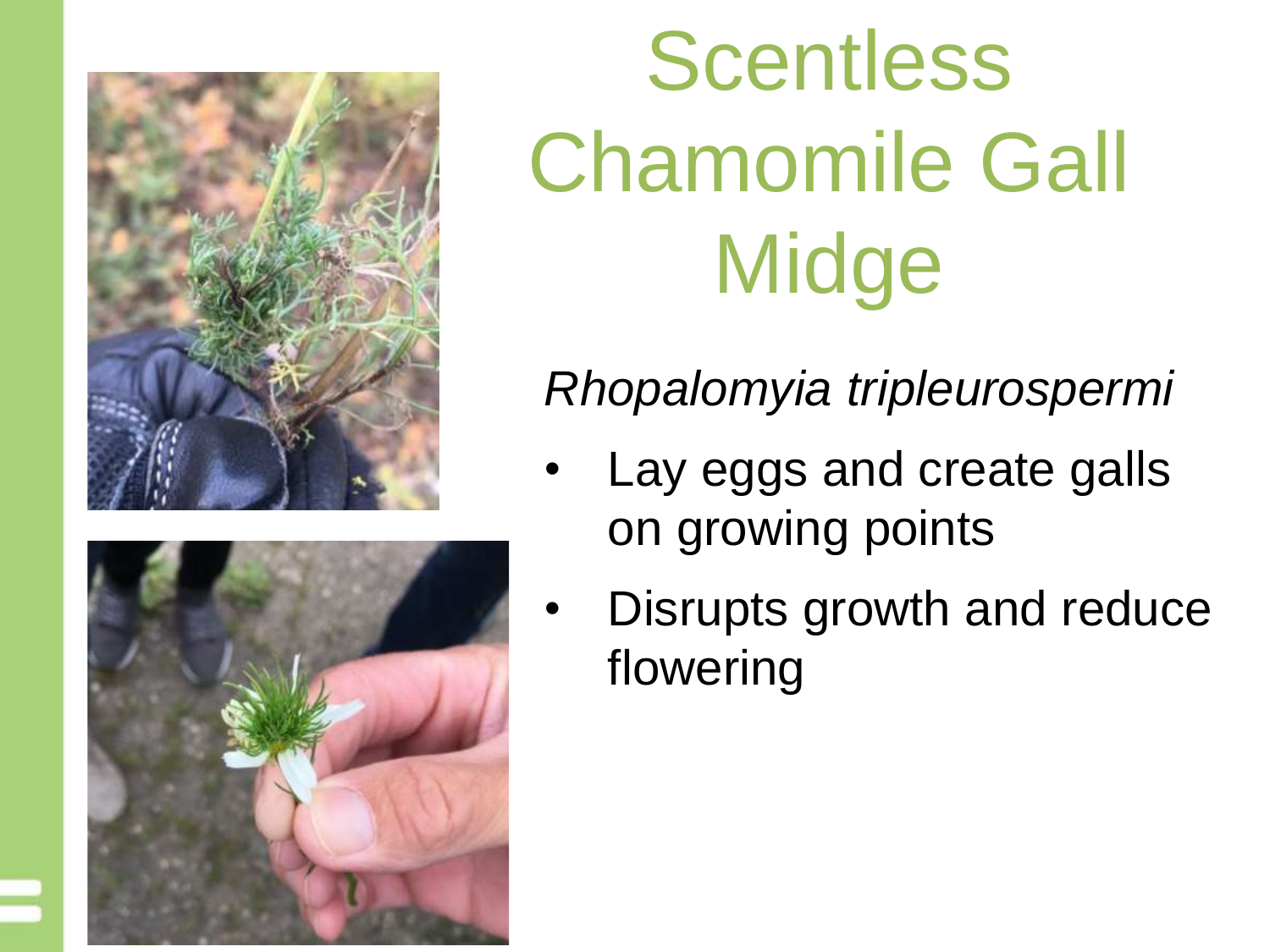## Stem Galling Toadflax Weevil

*Rhinusa pilosa*

- Targets yellow toadflax
- Creates galls on stems
- Takes nutrients from weed
- Currently establishing populations in NW

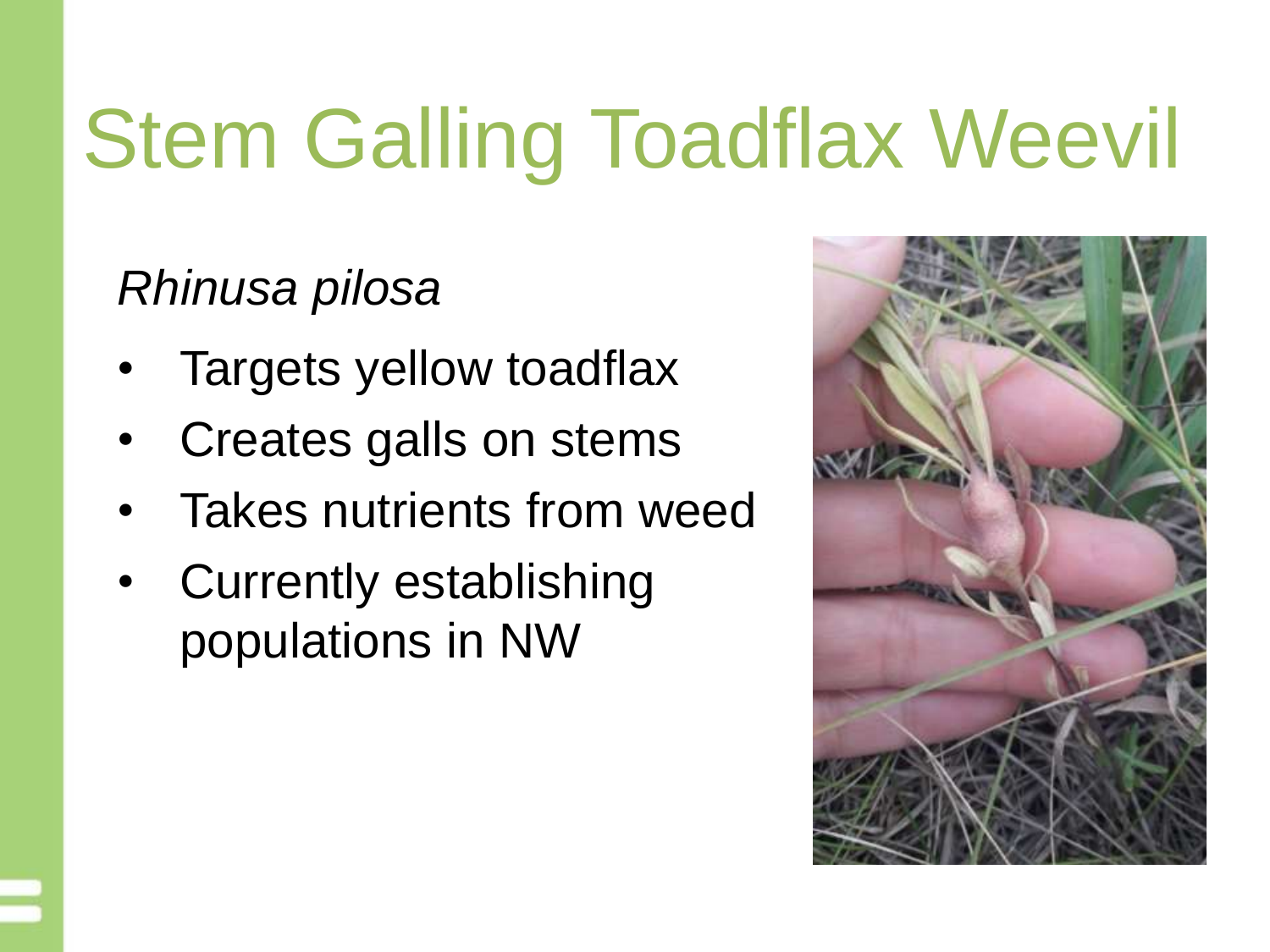### Houndstongue Root Weevil



#### *Mogulones crucifer*

- First SK release in 2020
- Larvae feed on roots, stunt growth and prevent seed set
- Adults feed on foliage
- Potential for rapid and widespread control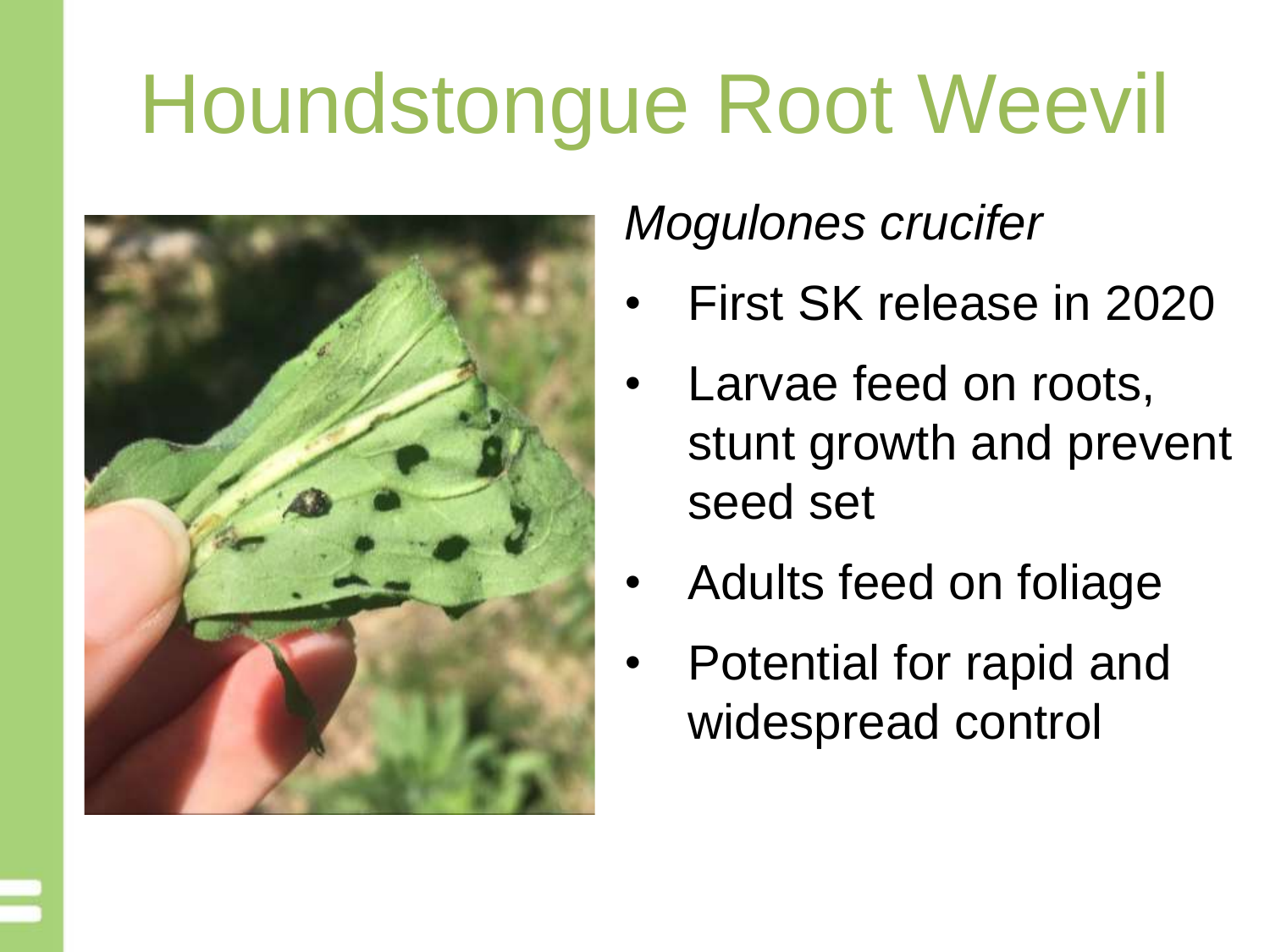### Do You Have a Suitable Release Site?

- Noxious weed infestation of more than 12 acres per quarter section of land
	- Containment around perimeter of infestation may be needed
- Weeds present in areas where herbicide application is not possible
	- Environmentally sensitive areas